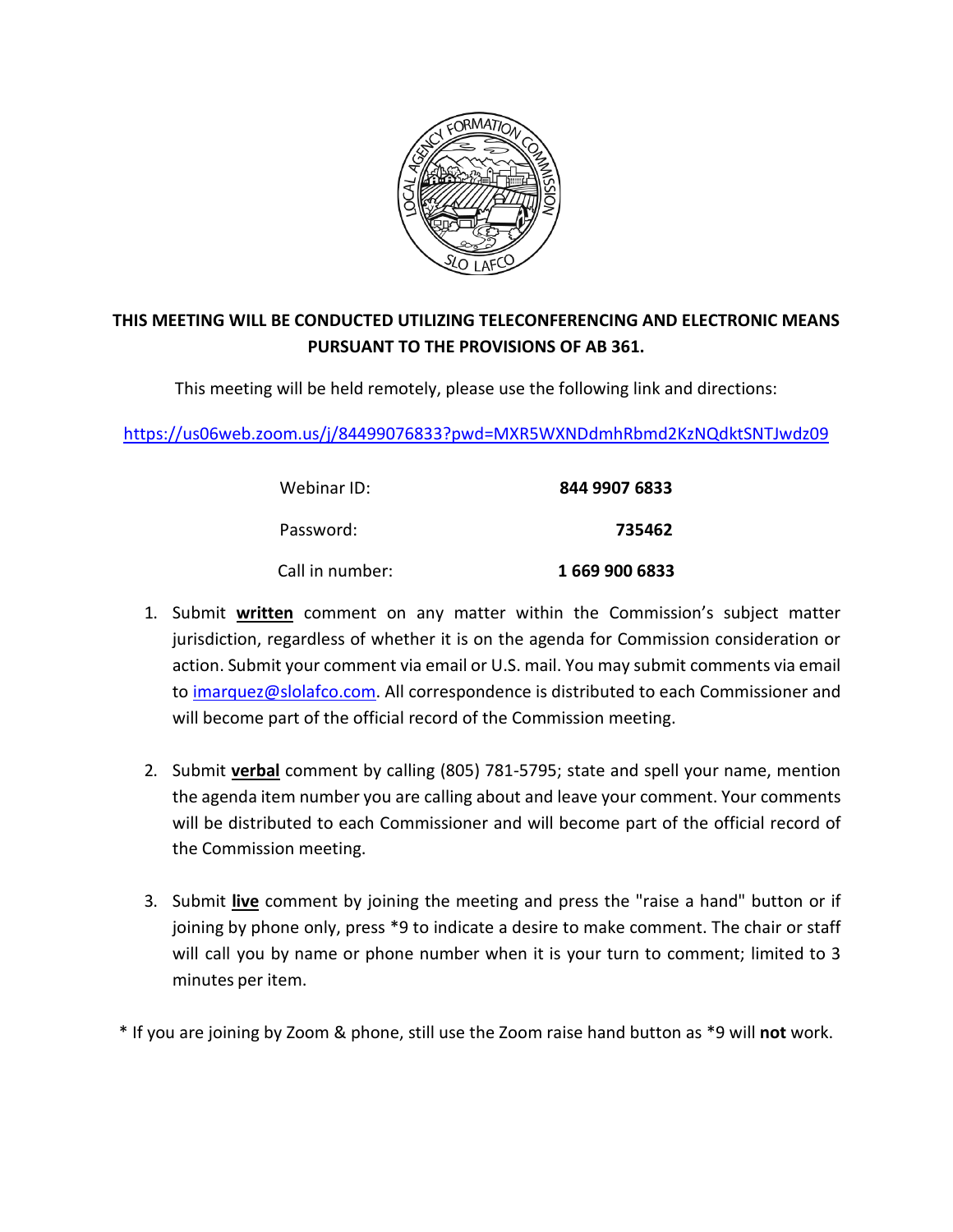

# **SAN LUIS OBISPO LAFCO Local Agency Formation Commission**

## **Meeting Agenda**

**March 17, 2022, at 9:00 a.m.**

#### **MISSION STATEMENT**

The Local Agency Formation Commission is committed to serving the residents of San Luis Obispo County and the State of California by discouraging urban sprawl and encouraging the orderly formation and development of local agencies based on local conditions and circumstances.

#### **COMMISSIONERS ALTERNATES**

Ed Waage, Chair, City Debbie Arnold, Vice-Chair, County Marshall Ochylski, Special District Robert Enns, Special District

Steve Gregory, City Lynn Compton, County Heather Jensen, Public

Ed Eby, Special District Charles Bourbeau, City David Watson, Public Dawn Ortiz-Legg, County

Zoom meeting information is provided on the Agenda Cover, our website, and down below in Meeting Access and Comments.

### **MEETING LOCATION CONTACT INFORMATION**

Rob Fitzroy, Executive Officer Phone: (805) 781-5795 Fax: (805) 788-2072 [www.slolafco.com](http://www.slolafco.com/)

#### **MEETING ACCESS AND COMMENTS**

#### **LAFCO Commission Meetings Can be Viewed at:**

<https://us06web.zoom.us/j/84499076833?pwd=MXR5WXNDdmhRbmd2KzNQdktSNTJwdz09>

| Webinar ID:            | 844 9907 6833  | Password:               | 735462                   |
|------------------------|----------------|-------------------------|--------------------------|
| <b>Call-in Number:</b> | 1 669 900 6833 | <b>Public Comments:</b> | On the agenda cover page |

### **MEETING AGENDA**

**Call to Order/Roll Call**

**Approval of the Minutes:** January 20, 2022